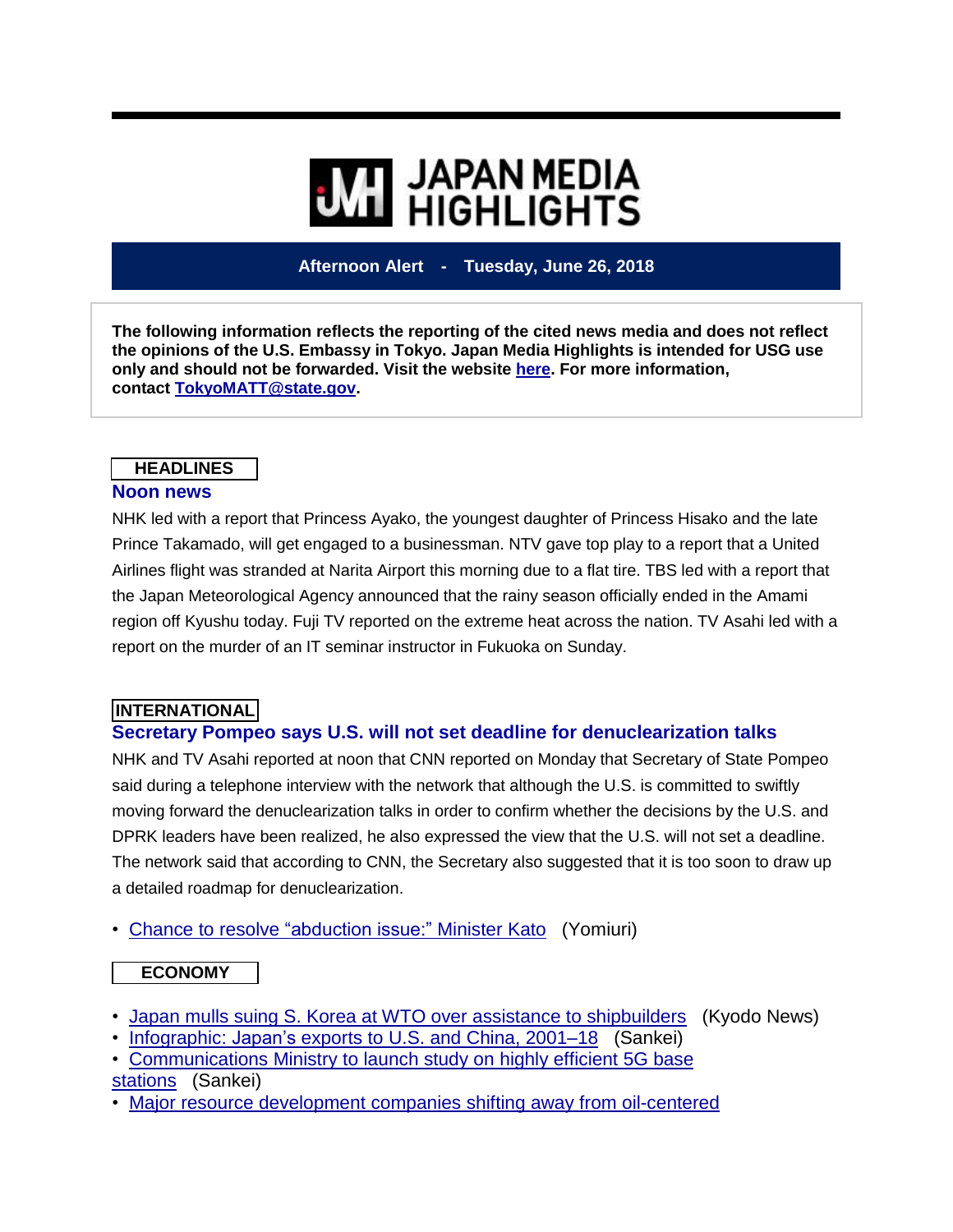[business](https://jmh.usembassy.gov/20180626107448/) (Nikkei)

- Kyodai emerging as platform for [entrepreneurship](https://jmh.usembassy.gov/20180626107478/) (Nikkei)
- [FEATURE:](https://jmh.usembassy.gov/20180626107422/) Japan firms shift to clean energy despite state's cling to nuclear [power](https://jmh.usembassy.gov/20180626107422/) (Kyodo News)
- Editorial: Make fishing sector more [competitive](https://jmh.usembassy.gov/20180626107423/) by letting companies start fish[farming](https://jmh.usembassy.gov/20180626107423/) (The Japan News)

#### **POLITICS**

- Prime [minister's](https://jmh.usembassy.gov/20180626107435/) schedule on June 25, 2018 (Nikkei)
- Gist of [interpellations](https://jmh.usembassy.gov/20180626107434/) at Upper House Budget Committee, June 25 (Tokyo Shimbun)
- Komeito preparing to hold party [convention](https://jmh.usembassy.gov/20180626107453/) on Sept. 30 (Sankei)
- CDPJ Edano: No mergers while I [represent](https://jmh.usembassy.gov/20180626107474/) the party (Asahi)
- Cartoon: Casino The [Japanese](https://jmh.usembassy.gov/20180626107455/) version (Tokyo Shimbun)

#### **OPINION POLLS**

- Jiji Press Public [Opinion](https://jmh.usembassy.gov/20180626107470/) Poll on Energy (Jiji Press Public Opinion Poll Bulletin)
- [Cartoon:](https://jmh.usembassy.gov/20180626107457/) Against all odds (and public opinion) (Kanagawa Shimbun)

#### **SCIENCE**

#### **"Do-it-yourself biology" becoming popular in U.S. and Europe**

NHK's "Close-up Gendai+" reported on the growing popularity mainly in the U.S. and Europe of "doit-yourself biology," which is a growing biotechnological social movement in which individuals, communities, and small organizations study biology and life science using the same methods as traditional research institutions. The program said it has become easy for individuals to engage in biotechnology research since the cost of gene analysis has dropped significantly. The program said while this movement could lead to new innovations, such as the development of new drugs, some people may conduct experiments that raise bioethical issues.

- New rules to speed [AI-based](https://jmh.usembassy.gov/20180626107487/) medicine in Japan (Nikkei Asian Review)
- Gov't eyes deep-sea [exploration](https://jmh.usembassy.gov/20180626107418/) vehicles (The Japan News)

#### **SOCIETY**

• Panel eyes [enforcing](https://jmh.usembassy.gov/20180626107486/) custody order even if refusing parents absent (Kyodo News)

• [Infographic:](https://jmh.usembassy.gov/20180626107442/) Total number of foreign residents with visa status of "trainee" or "technical intern [training"](https://jmh.usembassy.gov/20180626107442/) (Nikkei)

#### **SECURITY**

- [Onodera,](https://jmh.usembassy.gov/20180626107462/) Mattis to meet on June 29 (Nikkei)
- Naha [mayoral](https://jmh.usembassy.gov/20180626107446/) election set for Oct. 21 (Mainichi)
- Special forces to be based at Yokota for [missions](https://jmh.usembassy.gov/20180626107439/) in enemy land (Akahata)
- Infographic: Instances of noise before and after transfer of [carrier-borne](https://jmh.usembassy.gov/20180626107493/) planes to [Iwakuni](https://jmh.usembassy.gov/20180626107493/) (Chugoku Shimbun)

### **OKINAWA**

**LOCAL PRESS**

#### **Okinawa assembly demands suspension of all U.S. military flights**